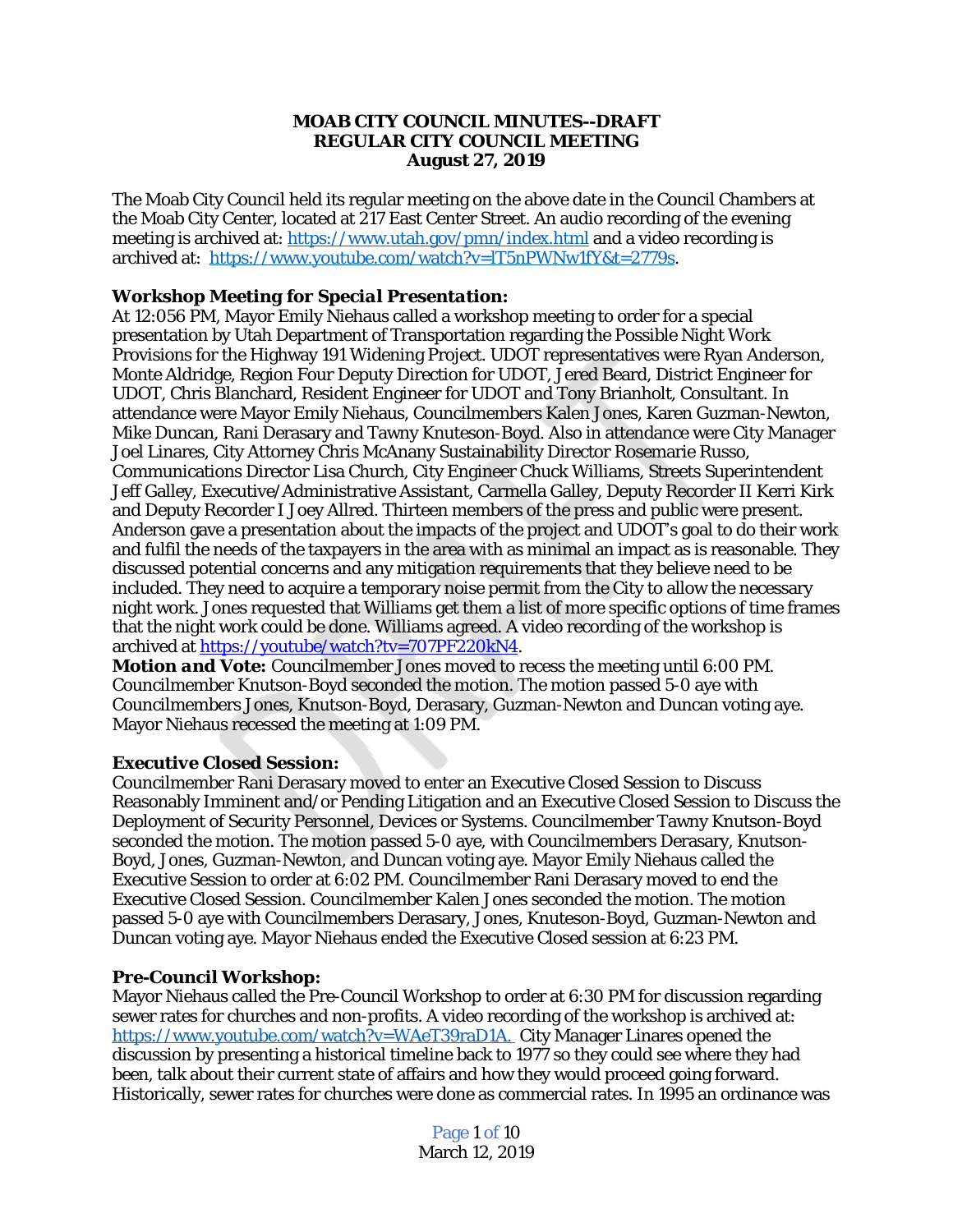adopted that classified them as institutional. The rate was lower than commercial, but higher than residential. How they can be amended and changed. In 2017 they were adopted as other non-residential that no longer used the winter average and that led to an increase. Churches and non-profits don't really fit in the existing categories for rates. Linares proposed a new rate study to create another category to the existing chart that will, in essence, be a not-for-profit, nontaxable entity provision, let the study determine what rate would be fair and create a category for them. His recommendation is for the City to put out a bid, get an engineering firm to provide them a new rate study analysis, get a category for non-profit/non-taxable entities and then adopt that rate for them. Such a study would probably cost around \$50,000. However, the fees collected from adopted rates are called Enterprise Funds and they are separate from the normal tax funds. He also recommended that the City not set new fees with hiring a firm to set their rates. There was further discussion on other possible options. Linares proposed that the City allow he and City Engineer Williams to prepare information for a study to determine cost, and to determine the number of churches and not-for-profit's that the City has in their system for them to look to at to see if they can calculate their use. Linares will get a quote for the study and get it back to the Council.

# *Regular Meeting—Call to Order and Attendance:*

Mayor Niehaus called the meeting to order at 7:03 PM and led the Pledge of Allegiance. In attendance were Councilmembers Kalen Jones, Karen Guzman-Newton, Mike Duncan, Rani Derasary and Tawny Knuteson-Boyd. Also in attendance were City Manager Joel Linares, City Attorney Chris McAnany, Police Chief Bret Edge, Finance Director Rachel Stenta, City Engineer Chuck Williams, Deputy Recorder II Kerri Kirk and Deputy Recorder I Joey Allred. Thirteen members of the public and media were present.

# **Approval of Minutes:**

Councilmember Duncan moved to approve the minutes of the August 13, 2019 meeting. Councilmember Guzman-Newton seconded the motion. The motion carried 5-0 aye, with Councilmembers Derasary, Jones, Knuteson-Boyd, Guzman-Newton and Duncan voting aye.

*Mayor and Council Reports:* Mayor Niehaus began by stating that they will be getting a new policy intern from the high school in the Mayor's office. She attended several meetings with a recap of the state legislative session and noted several bills the City and individual Council members had been tracking. The Mayor also reported on a meeting of the Utah League of Cities and Towns (ULCT) that she participated in along with Councilmember Derasary. She mentioned a meeting of the Southeastern Utah Association of Local Governments (SEUALG) at which decisions were made regarding Permanent Community Impact Board (CIB) grants as well as Community Development Block Grants (CDBG). Also noted were the Mayor's attendance at the rural caucus meetings and Housing Day at the capitol, a Webelos visit to City Hall, the Planned Affordable Development (PAD) workshop with City Council, and a tour of the Uranium Mill Tailings Remedial Action (UMTRA) site. She updated Council on a meeting of the Utah State University (USU) Advisory Board and mentioned \$2.5 million had been raised locally and groundbreaking would likely be after the completion of the entry road in the summer. Mayor Niehaus noted USU continues to secure funding for the Moab campus project at the state level. She was involved in interviews for Assistant City Manager. She and Linares met with Cara Dora Ren regarding fire mitigation efforts along the creek. Attended Interim meetings at the Utah State Legislature and was joined in several meetings with Councilmembers Duncan and Guzman-Newton. The Legislative Policy Committee meeting was with President Adams as part of the Utah League of Cities. She also attended a meeting with the Governor's Deputy Chief of Staff Mike Mower, Director of the Utah office of Tourism Vicki Varela, and Director of the

> Page 2 of 10 March 12, 2019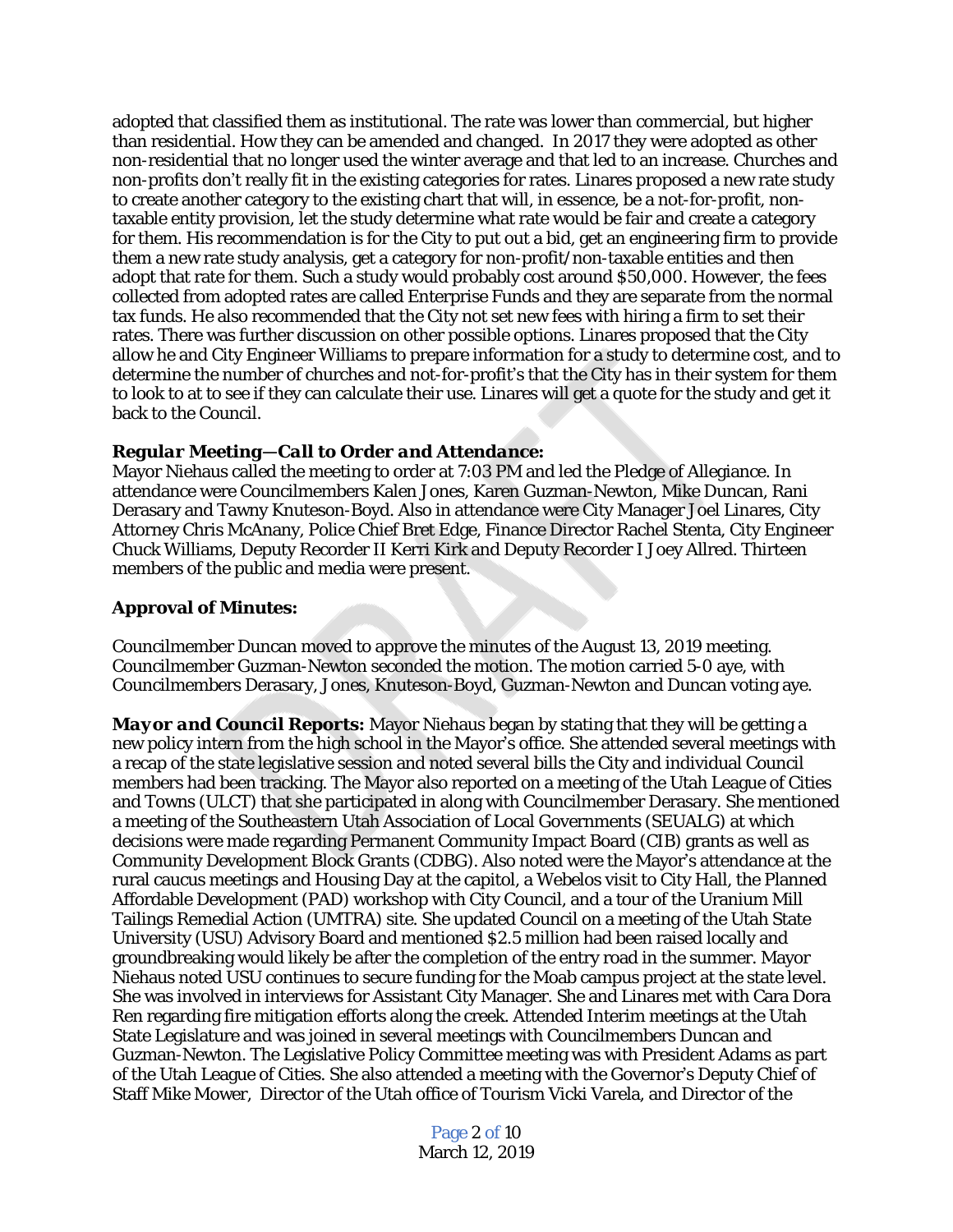Office of Outdoor Recreation Tom Adams regarding the steps Moab is taking to mitigate the impacts of outdoor recreation, the City's recreation economy, their tourism based economy, the steps the City is taking and the City's partnership with the Governor's Office of Economic Development who shared their support of that and they intend to be legislative advocates for Moab in this matter. Member of the City and County Councils met to show a unified front with legislature regarding overnight accommodations and other matters that deal with Moab's increasing tourism. She attended a Zion's Bank, meeting with City Manager Joel Linares, City Finance Director Rachel Stenta and Alex Buxton, Vice President and Municipal Securities Representative for Zion's Bank regarding the City's debt policy. She also attended a USU property meeting where she was asked if the City was interested in furthering a conversation about buying the existing USU building.

Councilmember Derasary reported that she watched the ULCT meeting online on August 21st and sat in on one of the interviews that Linares had for the Assistant City Manager position with other Councilmembers.

Councilmember Duncan thanked Grand County's Water Agency. They had an audit and were very proud of the fact that they've only lost 6% of ther water in their culinary pipelines. What they didn't talk about was Ken's Lake, which is used for irrigation, which leaks terribly. He also attended the Interim session which was an eye opener for him because he saw that fiscal conservatism was prevalent there. They talked a lot about Wasatch growth and the new ideas that came from that, including more roads and denser housing. He was happy to see that they have a Quality of Growth Initiative.

Councilmember Knutson-Boyd reported that she discovered a letter from the United States Conference of Mayors that had been signed by over 250 mayors and the letter went to Senator McConnell encouraging him to pass the gun legislation that the House passed back in February, which included universal background checks and "red flag" laws among other things. Mayor Niehaus was able to sign on to that letter, which made her happy because she was one of only two mayors in Utah that signed on. She met with one of the candidates for the Assistant City Manager position last week. She also attended the Housing Authority's Board meeting. The Land Trust was going to go to the County Council for the approval of their infrastructure loan. They also discussed the MAPS project. She attended the Utah State University meeting where they discussed the City being offered right of first refusal for the current property and she wonder if they should put it on the agenda for a future meeting to discuss where they sit and if they want to seriously look at possibly partnering some other way with another entity. Linares asked if they had a time frame of when they are wanting to sell it. They have an appraisal that they will share with Council. It will be put on the agenda for discussion at the August 9, 2019 City Council Meeting.

Councilmember Guzman-Newton also attended the UTCT meeting with State President Adams where the City and County tried to explain the reasonings for the Moratorium on Overnight Accommodations and the goals for the community and setting higher standards. She attended the tax reform meeting where they were trying to figure out the issue of the flow of funding and the fact that the State of Utah is the only state in America to set income tax for education. As 100% of the City's income tax currently goes to education. They are looking at possibly doing a constitutional amendment for the state budget so that some of the income tax can be moved to the general fund. Education isn't going to lose money, but it needs to be distributed differently. She attended a transportation meeting where UDOT was trying to get funding with state legislators. The Aeronautical Program is trying to purchase two new airplanes and UDOT was trying to set goals for next year. They are planning for unmanned aerial vehicles and to connect

> Page 3 of 10 March 12, 2019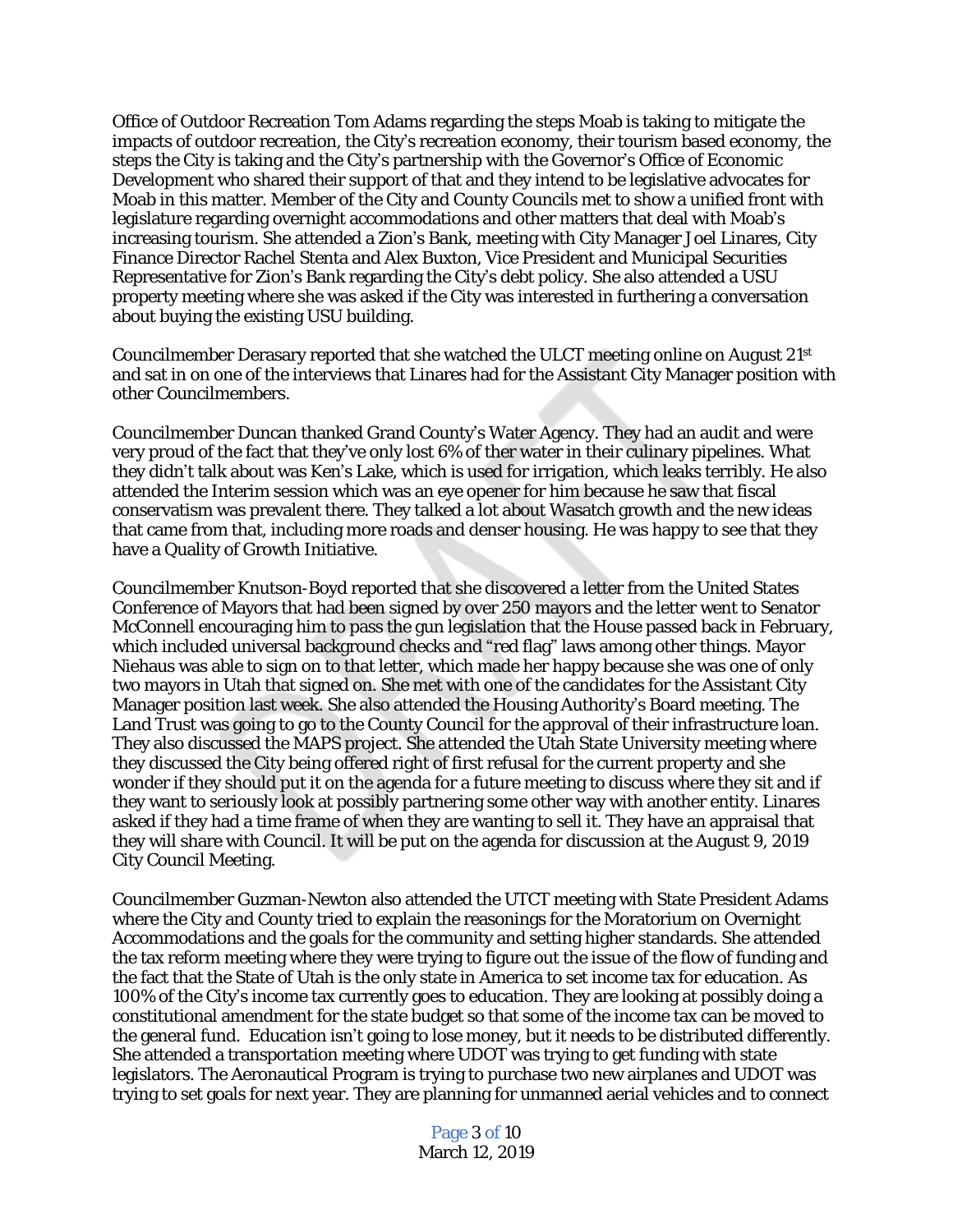autonomous vehicles and road use charges. They explained that UDOT was trying to set goals for this year and discussed the fact that 94% of crashes are human error, so autonomous vehicles are the future and they trying to get ready for that. It's another reason that they are trying to set up 5G in all communities. She also attended a meeting with Mike Mower, Vicki Varela and Tom Adams. They were set the task getting legislators to come here to get an understanding of what the Council is trying to do for the community.

Councilmember Jones reported that he attended the CAST Summer Conference that started with the Sustainable Tourism Panel. Breckenridge presented some of their work on their Destination Management Plan that included a community survey to try to gauge some of the community's relationship with their tourist economy and despite having a strong tourism focus, their residents were largely alright with the direction of the town and their events, but that the areas that they felt crowding on was parking, sidewalks and the supermarket. Aspen's parking is even more constrained than ours. They also have a short optional training for hospitality workers, many of whom are seasonal and may not return. The training gives them the basics about where to send people and what to recommend to tourists. In exchange they get things like a meal or coupon tour. They are looking at their travel carbon impacts, trying to have more direct flights, encouraging vehicle rental companies to have more electric vehicles and more shuttles. He was aware there are Friends Boards of national parks, but there are Friends Boards of other public land management agencies, as well. They provide an interface and support for those agencies. They do visitor surveys every two years to try to understand the evolving characteristics of the people visiting. Colorado tourism office has a campaign making core principles of visitors not harming the outdoors or themselves into bite-sized ads. They have a partnership with the Leave No Trace Organization, so the local tourism offices use the Leave No Trace materials and they have a development program to help emerging destinations clarify their vision and focus. It's competitive and comes with a starter implementation grant. There were a number of presenters on Community Engagement on Climate action. Colorado passed a number of bills, include the Colorado Just Transition Office to help extractive economies transition to other means of support. The High-Country Conservation Center working with Summit County Colorado and its cities and ski resorts published a climate action plan specifically focusing on that aspect of sustainability. He sent the Councilmembers a link to that. They are also engaging other local government entities, such as school districts, as partners as both sources of emissions and possible solutions participants. He and Grand County Community and Economic Development Director, Zacharia Levine, presented on their local work on an Outdoor Lighting and Dark Sky advocacy.

Mayor Niehaus mentioned a few conferences that were coming up and wanted to know if anyone was going to attend. She said that she will be speaking on the panels of the Outdoor Recreation Summit October 21 – 24, 2019 and the Rural Business Summit in Price on September 6, 2019. She will also speak on the panel at the Rural Summit in Cedar City. She wanted the Council to consider who all could attend. Knutson-Boyd, Guzman-Newton and Derasary will attend the LPC.

*Administrative Report:* City Manager Linares reminded everyone of the ribbon cutting event for the new road that goes out to the new campus area across from the Millcreek extension on September 19th at 9:00 a.m. He attended the interim session and appreciated them taking the time to meet with the City rather than just reacting towards them. It goes a long way to have open dialog. He looks forward to attending other interim sessions and showing them what the City is doing as they move forward with overnight accommodations and work with them in the league to solve Moab's problems and make this city awesome. Still working on Walnut Lane. He's continuing to reach out to the City's partners through land exchanges and tring to continue

> Page 4 of 10 March 12, 2019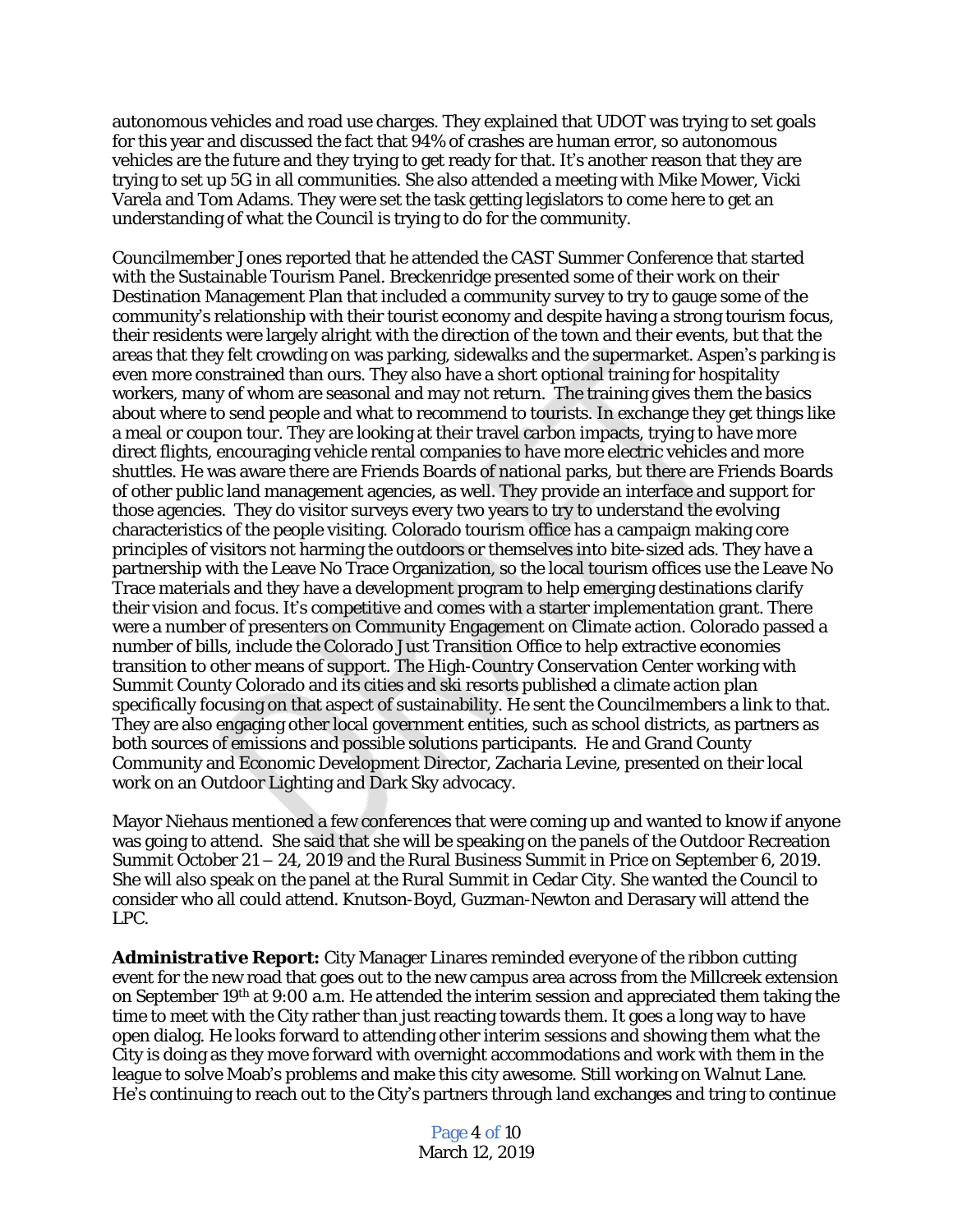to keep working on a way to start the development. They should also have the burned trailers gone this week as they signed an agreement with an individual who is going to remove them. He thanked the staff on Walnut Lane because they are really working hard and not hesitating They are taking a lot of pride in it and it's so outside of what they normally do. He reminded the Council that their next meeting will be on September  $9<sup>th</sup>$  and that there will a longer workshop that day, probably from noon to 3:00 pm. The Public Works and Engineering Departments will be there and they will go through the infrastructure and the things they talked about at that day's earlier workshop.

Police Chief Bret Edge reported that they had had a difficult week last week. Multiple officers were involved in both of the critical incidents and performed absolutely flawlessly in very difficult situations and he was proud of them. He said that they are working on a program to offer them the support that they need following critical incidents. It's something that has been long overdue. He also mentioned that jaywalking is an issue in the community, and they will be doing education and enforcement as much as possible. They will have officers on Main Street making contact with people who are walking outside of the crosswalks and educating them about the dangers involved and, at some point, they will also start issuing citations. They are planning to work with Communications Manager, Lisa Church to develop some education material to push out into the community. He also notified them that he will out of the office for a couple of weeks, possibly longer, and Assistant Chief Mike Thurston will be acting in his place. If Thurston is absent Sergeant Jerry Niemeier will take the reins. Linares thanked both the Sheriff's Department and Highway Patrol for their assistance in the critical incidences. The highway patrol had stepped in and did the on-scene investigation with aid from the other departments, but they have other technology and equipment that the Police Department doesn't have. He also thanked the Police Department as they have been taking on some roles that, historically, haven't been their function.

#### *Citizens to be Heard:*

Marc Thomas urged the Council to approve Resolution 45-2019 Adopting the Sustainability Action Plan for Moab. Up the road in Salt Lake City, the three-day United Nations Civil Society Conference with attendees from around the world is pointing out that only with aggressive policies can humankind stem climate change. The Conference discussions have centered on the UN Sustainable Goal #11, which if achieved, would make cities inclusive, safe, resilient and sustainable by 2030 while increasing access to renewable energy, affordable housing, transportation alternatives and green spaces. In fact, one panel was titled Local and Regional Governments Leading the Way to Sustainable Communities. He said that Moab adopted a Resolution in 2017 calling for the transitioning, community-wide, to 100% renewable energy by 2030 plus significantly reducing greenhouse emissions over time. To get there, initiatives including lighting, retrofitting citywide recycling, bike sharing, dark skies, and participation in the Watt Smart Communities Program are already underway, but to achieve a Moab that is inclusive, safe, resilient and sustainable by 2030 as outlined in the UN Sustainable Goal #11. More action is needed, and the 2019 Sustainable Action Plan points the way forward with necessary and achievable initiatives. He, therefore, employed the Council to adopt Resolution 45-2019.

Sara Melnicoff also wanted to talk about sustainability and wanted to remind the Council that in 2007 she created a petition that was signed by hundreds of people in the community, before the word sustainability was in common usage, calling for a recycling, conservation and healthy community specialist. Highlighting the fact that it would save the city a lot of money while encouraging the public to do healthy things that were good for the planet and the community, including green spaces, protecting wildlife, protecting domestic animals, encourage green

> Page 5 of 10 March 12, 2019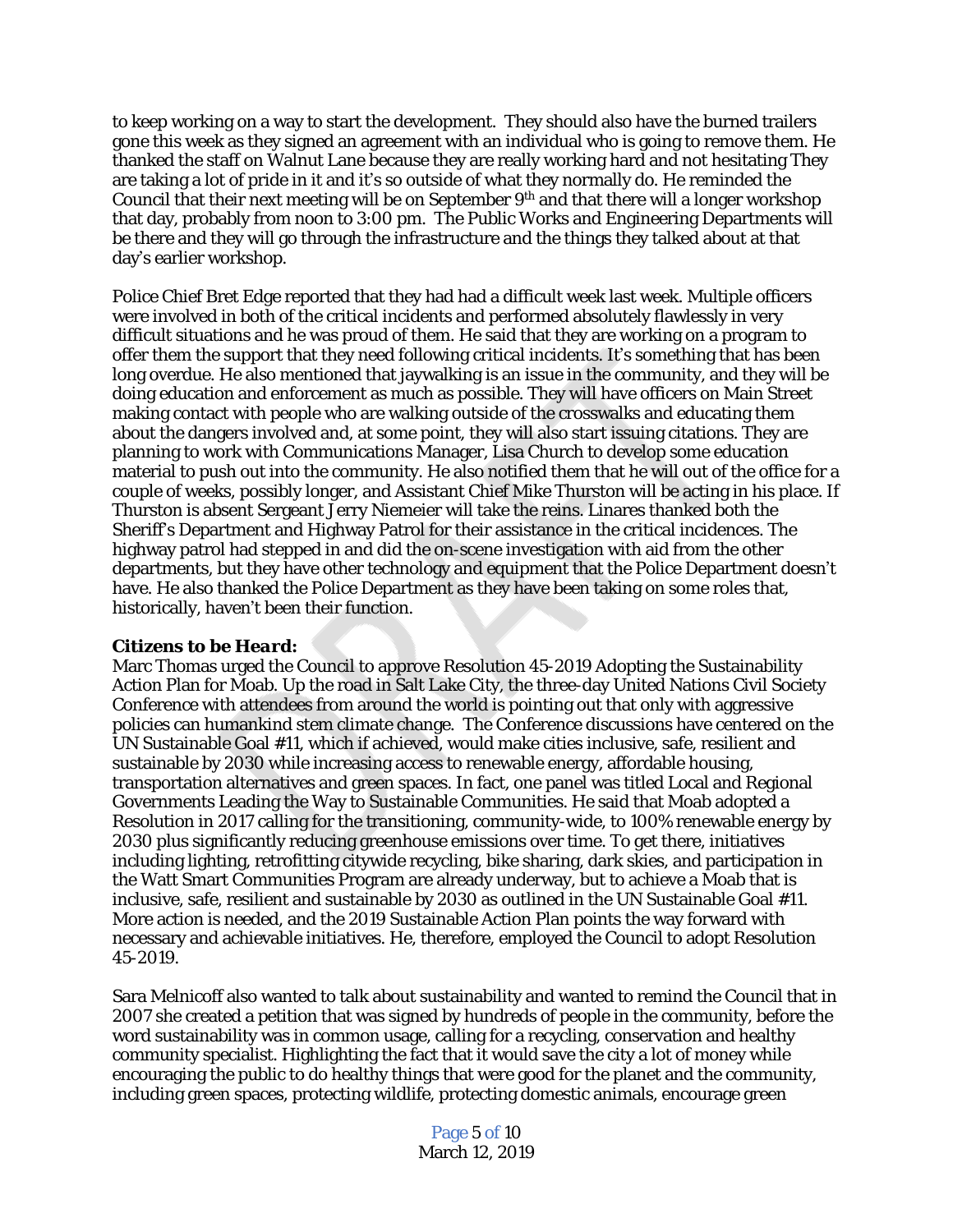business startups and encourage recycling city wide. She said that the recycling actually has to be recycled for it to count and, that in a lot of ways, that's not happening with single stream. She wanted to highlight some the partnerships that she's been building. She's been working with someone at the ballpark. She's been checking it every week and cleans the bin. Everything is working well over there now, because there's teamwork and cooperation. She dislikes single stream recycling, but she's putting stuff in the single stream can and making sure it's clean. She said that she's doing it because "you have to use every tool in the toolbox". She said that the Sustainability Plan does not mention Moab Solutions even though she's been working on this for 20 years, and the Recycle Center is never mentioned. She doesn't think it's getting the respect it's due and it's going to be 29 years old soon. She's started recycling at the Virginian Motel and all the guests and owners are loving it as they don't need to have their trash picked up as often. She said that it takes her seven minutes to load it in her truck and take it to the Center where it gets source separated and sent to Salt Lake. She was very upset regarding Monument Waste. She said that have brought no cardboard to the Center since July 31<sup>st</sup>. Monument doesn't take shredded paper, but the Recycle Center does. She encouraged the Council to try to talk to people about working together. An example is that the "three to seven" everyone puts in their single streams is getting land-filled in Denver. That is according to a broker who was there and talked to senior staff. It's great to feel like to you're doing something that makes a difference, but it only counts when you are really doing something that makes a difference. The Recycling Center is in its best shape thanks to the new management and staff deserves some respect and to be included in a sustainability recommendation report, because the only way we're going to solve the climate crisis, or any other crisis is by working together.

## *Special Events:*

# *Approval of a Request for Amplified Music at Old City Park on September 7, 2019. Discussion:* none

*Motion and Vote:* Councilmember Derasary moved to approve the Request for a Amplified Music at Old City Park for a marriage celebration on September 7, 2019. Councilmember Knutson-Boyd seconded the motion. The motion carried 5-0. Councilmembers Jones, Knutson-Boyd, Derasary, Guzman-Newton and Duncan voting aye.

#### *Old Business:*

# *Proposed Resolution 46-2019: A Resolution Authorizing the Execution of a Restated and Amended Subdivision Improvements Agreement for the MAPS Subdivision, Phase II*

# *Special Events Sponsorship—Approved*

**Discussion:** City Attorney McAnany presented a revised version of the Agreement. He had emailed a red-line version earlier in the day so that they could see the changes. The plat for the subdivision was previously approved by the Council in March of 2019. However, the developer had to make some changes to its plans due to some financing changes. The City has an existing subdivision improvements plan with the Housing Authority of Southeastern Utah, but a different entity.

*Motion and Vote:* Councilmember Knutson-Boyd moved to approve the Resolution Authorizing the Execution of a Restated and Amended Subdivision Improvements Agreement for the MAPS Subdivision, Phase II. Councilmember Jones seconded the motion. The motion carried 5-0 aye, with Councilmembers Derasary, Jones, Knuteson-Boyd, Duncan and Guzman-Newton voting aye.

# *Proposed Resolution 45-2019: Adopting the 2019 Sustainability Action Plan*

**Discussion:** Russo was thanked for all of her work on the plan. Councilmember Jones was concerned about the spelling and grammatical errors contained in the document. He had made

> Page 6 of 10 March 12, 2019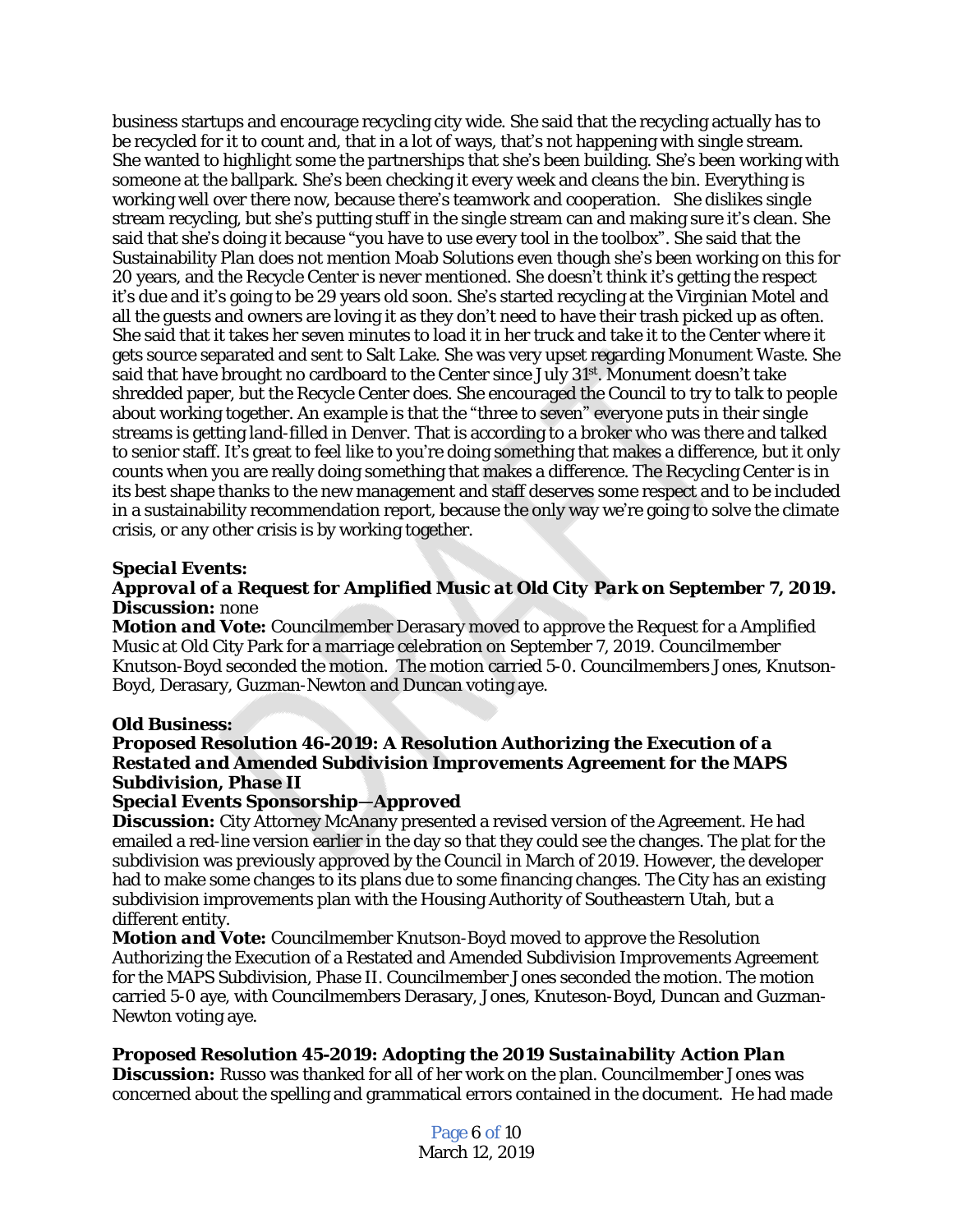some corrections and sent them out to the Council but wondered if there was someone else that could be a part of the team that vets the documents before they get to the council, because the document doesn't look like it's quite ready. He said that he could make a motion to approve subject to those identified errors. Mayor Niehaus asked him to share documents with corrections with Russo to have the staff make the necessary corrections. Councilmembers Derasary and Guzman-Newton had also made corrections to the document and recommended that it be shared in Google Docs with "track changes" so that they could all make changes and corrections and get it to Russo. Mayor Niehaus had asked Linares to put in the Agenda Summary Sheet, a suggested motion that tentatively passes the Sustainability Plan so that the Council can pass it and allow them time to flush out the edits and then finalize it. Linares said that his suggestion is that they tentatively pass the Sustainability Plan and then hold it until their 1<sup>st</sup> meeting in October as they are attending a Park City Summit on October 1<sup>st</sup>. That way they can also incorporate some of what they learn at the Summit into the living document if they choose to do so.

*Motion and Vote:* Councilmember Derasary moved to approve that the Council Adopt the City of Moab **Resolution 45-2019**. A Resolution Adopting a Tentative Ten-Year Sustainability Plan. Councilmember Knutson-Boyd seconded the motion. The motion carried 5-0 aye, with Councilmembers Derasary, Jones, Knuteson-Boyd, Duncan and Guzman-Newton voting aye.

#### *Update on the City of Moab 2019-2020 Administrative Work Plan*

**Discussion:** Mayor Niehaus stated that the Council had never finished approving the Administrative Work Plan. The working document had been created by a former City Manager and, as the City has a new City Manager, she wanted to give Linares the opportunity to go through it and see how he feels about this very important tool, so that they can move forward for the remainder of this year and set up expectations for next year. Linares said that he can work on it as there are some things in the Plan that have been completed and can be removed, some that need to be changed and some that need to be added. Staff will bring it back before Council at the Strategic Planning Session in January so that the Council can have the opportunity to make changes or have any additions that they would like included. Staff will then work on those changes and/or additions and bring it back before the Council in June when they are working on the budget, so that they can see how the items that both Council and staff are prioritizing are going and how they are being budgeted. In that manner, they will be able to know how they're being budgeted, what they have the money for and what is realistic financially going forward,. Perhaps readjusting things as they go through the budget process. They can make it a viable document that both staff and Council can have access to and make changes as deemed necessary. Derasary requested that Linares share with Council, the parts of the Plan that have been completed when staff cuts them out. They would like to be able to celebrate/recognize the accomplishments made.

## *Update on the Administrative Guidelines for the Use and Reservation of City Owned Property*

**Discussion:** Linares said that he thinks that this is something that he is going to ask the Council at some point to get everyone to thinking about it again. Staff is going to meet on this and hone it in a lot more. They will then present it to Council in a much more completed idea. Staff is open to whatever changes Council would like to make. He has already heard some great ideas. He liked Guzman-Newton's idea of creating a table and making it smaller. Staff also thought that was a great idea and want to get it finalized and put on the website where people can just look at it and be able to read how they can rent a City owned property and see what they can have there. However, there are some things that he doesn't feel comfortable as a staff, unilaterally, making some of the decisions. There are some decisions that he believes that it would be better for the Council to come to terms with and inform staff on how they are to be

> Page 7 of 10 March 12, 2019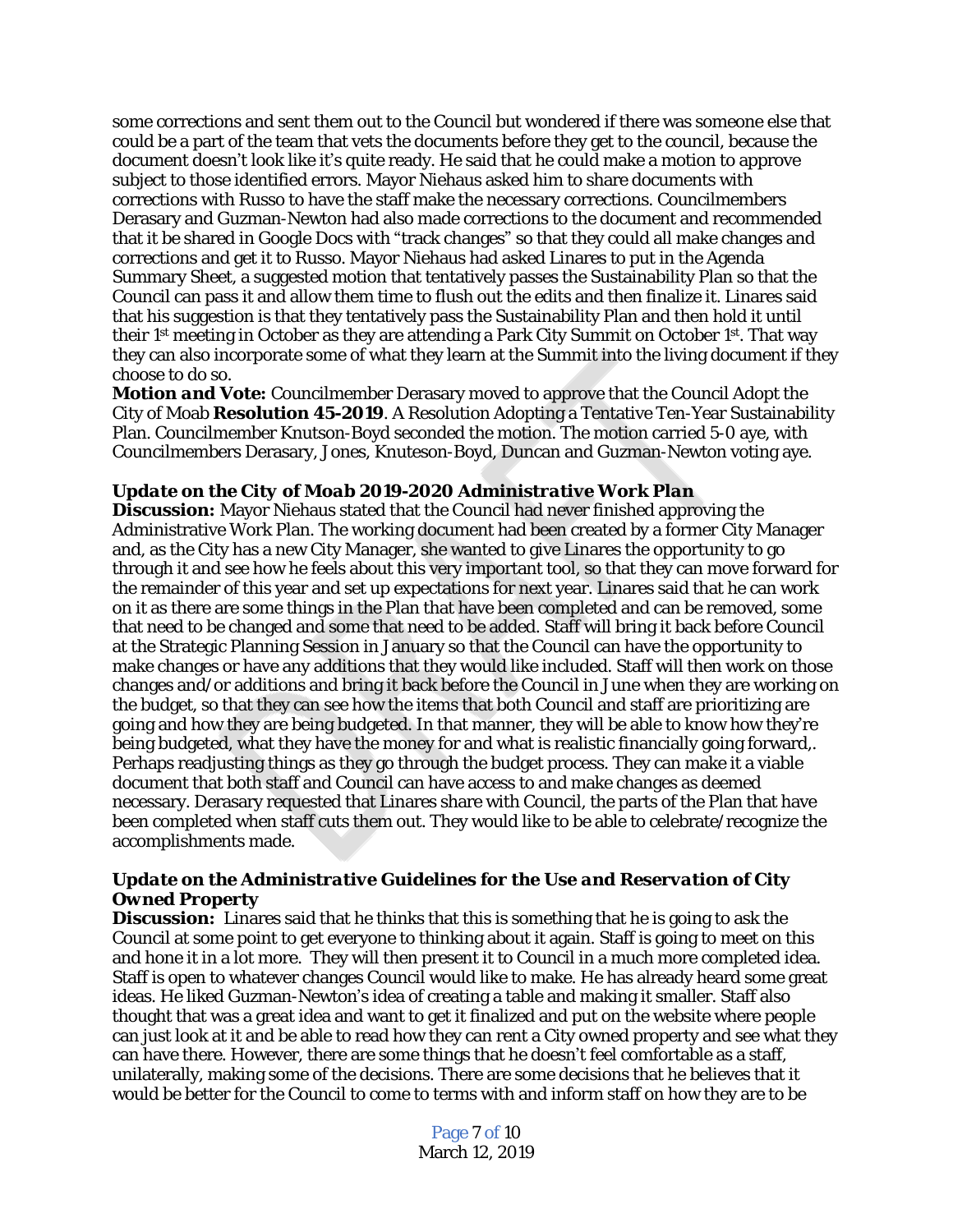handled. At this time, dogs are not allowed on the grass in the parks, but they are allowed on the sidewalks/paved surfaces, except that Lions Park allows dogs on the grass with a leash. Staff just needs to know that they haveCouncil's support when they implement such policies for the parks. Derasary asked Linares what document she should send people to if they have questions about park policies. He explained that that was the reason for to subject to be on the agenda. There really isn't one. So, what they are working off of right now is historical precedence because nothing was ever finalized. Derasary asked what his suggestion would be, since they had only made it partly through the document and there had been questions. Linares said that he would meet with the park staff and other city staff to go through it and implement the ideas that Council has provided, as well as, identify and take care of problems. They will then bring it back before Council to formalize it. Derasary asked that he include Animal Control in the staff that will be reviewing the document. He said that he would include parks, animal control, law enforcement, public works reservations staff and possibly finance so that all of them can have a hand in how the process works. Derasary asked that he look into two other questions that she had been asked regarding the park policies. One asked if there were amplification limits and one was slacklining at Old City Park. Linares will look into it and do a risk assessment regarding slacklining. Niehaus offered to assist any Councilmembers who would like to try slacklining. There is a group of professional slackliners who are part of the community as well. Duncan said that he thought the website idea was great but wanted to make sure that the customer service would continue for phone calls that come in and that staff would not just refer people to the website rather then assist them. Linares assured him that was not going to happen. It would be more for the people who want to start online.

#### *New Business:*

#### *Proposed Resolution 44-2019: Establishing a Debt Policy for the City of Moab. Briefing and First Review*

**Discussion:** City Finance Director Rachel Stenta provided a presentation to provide a quick overview of the Debt Policy. Historically the City favored a "pay as you go" approach which keeps the debt load low but neglects the infrastructure needs. This will be the City's first formal Debt Management Policy. She went over what has worked with the former debt management system and what hasn't. The pay as you go approach has kept debt obligations low. However, the City's infrastructure requires regular investment of capital to keep it functioning. The City's services and operations have grown, and maintenance of their infrastructure has fallen behind due to lack of funding. The City's reserves have also been declining as they have used cash to pay for capital projects for several years. They've also been using those reserves to pay for operations. She explained why the City would want to have a Debt Policy. One is infrastructure. The draft capital improvements plan currently has over \$14,000,000 in needed improvements and that number is going to get larger as the plan becomes more comprehensive and prioritized. Cash for projects is limited and the City won't be able to do major infrastructure projects with the amount of cash they have on hand. There are new projects that the Council has identified as community-based priorities include repairing their infrastructure and affordable housing. Dedicated revenue streams that retire debt will bring those projects to completion. The goals of this policy if adopted, would be in place for future Councils and would be updated each year, or every 2 years to make sure that they are using their resources to the best of their ability and in the most fiscally responsible manner. It can be used to decide when the City is going to take on new debt and how they are going to use it. It would give guidelines of what the Council should look at before taking on new debt to make sure that they have sufficient revenue to repay it and to look at other options for financing that could be put toward those projects. The debt policy ensures that debt will not be used to fund ongoing operating expenses. The policy also outlines a formal fiscal rule for operating expenses that states "To conserve the General Fund equity balance and to avoid reliance on this balance, the City will not finance operations from the

> Page 8 of 10 March 12, 2019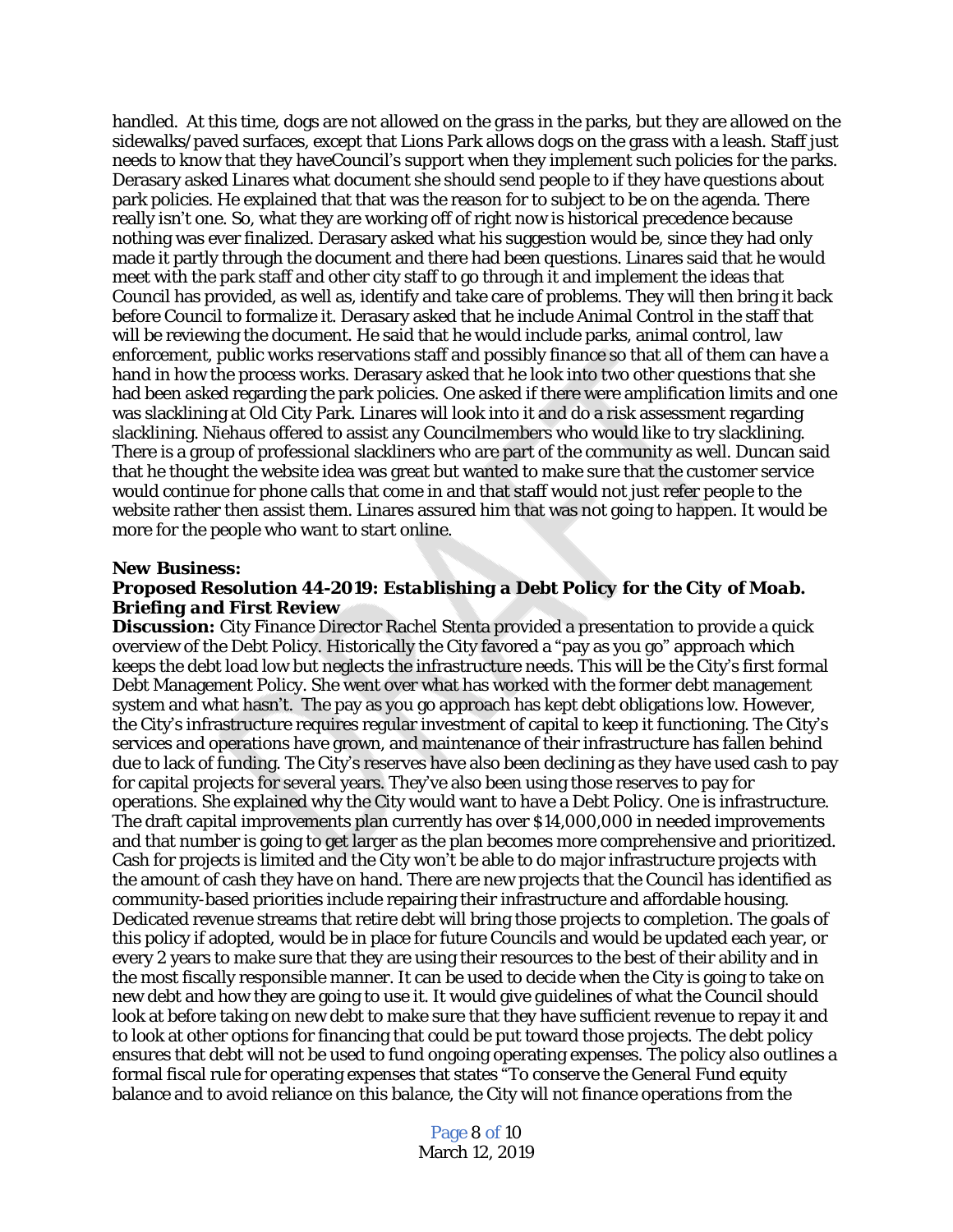General Fund Equity balance for periods longer than two years". The Strategy is to ensure the proper use of debt to fund capital projects within the five-year Capital Improvements Plan that the City will revise and adopt each year. The Capital Improvements Plan ties into a Financing Plan and will make sure that the user rates and the impact fees are supporting the City's operations and enterprise funds. Stenta said that there is a lot of technical jargon and there are a lot of terms and processes that take place behind the scenes with debt and she will be happy to sit down and explain any of the those in depth. What the Council would be adopting is a policy document that is administered by staff in conjunction with the City's financial consultants and with bond council once they have undertaken debt. Basically, what the policy says is that these are the range of products and loans and structures that they can use whenever they are looking at going into debt. Guzman-Newton asked if the City scores very high when it comes to getting bonds. Stenta said that it depends on the type of financing they are looking at and that their financial consultant said that adopting a debt management policy improves their score. Niehaus asked what the next steps would be. Stenta stated that it has gone through legal review with the City's attorney and that Alex Buxton Vice President of Zions Bank had also reviewed it and only made a couple of suggestions that she has incorporated into the policy. The City's auditors have reviewed it as well, so the next step would be for the Council to adopt it and then get the going on the Capital Improvements Project Plan. Once that is done, they will move forward with the financing plan. Linares said that they would be looking at their impact fee and expanding their impact fee table to include more than what they are currently collecting on.

*Motion and Vote:* Councilmember Guzman-Newman moved to adopt **Proposed Resolution 44-2019**: A Resolution establishing a debt policy for the City of Moab. Councilmember Knutson-Boyd seconded the motion. The motion carried 5-0 aye, with Councilmembers Derasary, Jones, Knuteson-Boyd, Duncan and Guzman-Newton voting aye.

# *Proposed Ordinance 2019-26: An Ordinance Renaming Rimrock Road to a New Name of "Aggie Boulevard"*

**Discussion:** A request was brought to Council and then Staff by USU Director Liana H Berger asking that they consider renaming Rimrock Road to Aggie Boulevard for the new college campus. Linares and City Engineer Williams put the Ordinance together. Knutson-Boyd asked for clarification that they were only changing the City's portion of that road and that it would remain Rimrock Road in the County closer to the Rim. Linares confirmed that was correct. *Motion and Vote:* Councilmember Derasary moved to approve **Ordinance 2019-26**: An Ordinance Renaming Rimrock Road to a New Name of Aggie Boulevard. Councilmember Guzman-Newton seconded the motion. The motion carried 5-0 aye, with Councilmembers Derasary, Jones, Knuteson-Boyd, Duncan and Guzman-Newton voting aye.

#### *Resolution 40-2019: Authorizing the City of Moab To Commence Eminent Domain Proceedings to Acquire a Utility Easement Across the Pilles Property in Conjunction with the North Corridor Wastewater Improvements Briefing and Possible Action*

**Discussion:** Mayor Niehaus invited the property owners to speak if they were present. They were not present, so it was recommended that Council move forward. Derasary thanked the staff for all of the information they provided. She said that they did a great job of explaining what Eminent Domain is and what it isn't. Knutson-Boyd agreed and said that it gave them the knowledge that they needed to take the necessary steps. Linares explained that the easement will allow the City to install a North trunk line sewer line and that the easement they are requesting will be in the setback portion of the property of the parcel which will allow them to bury the line, and that the parcel involved is not developable due to the existing setback. This easement will, hopefully, minimize their impact as much as possible. It is also in the public good as this line will provide sewer service out to the North end of town. McAnany added that an

> Page 9 of 10 March 12, 2019